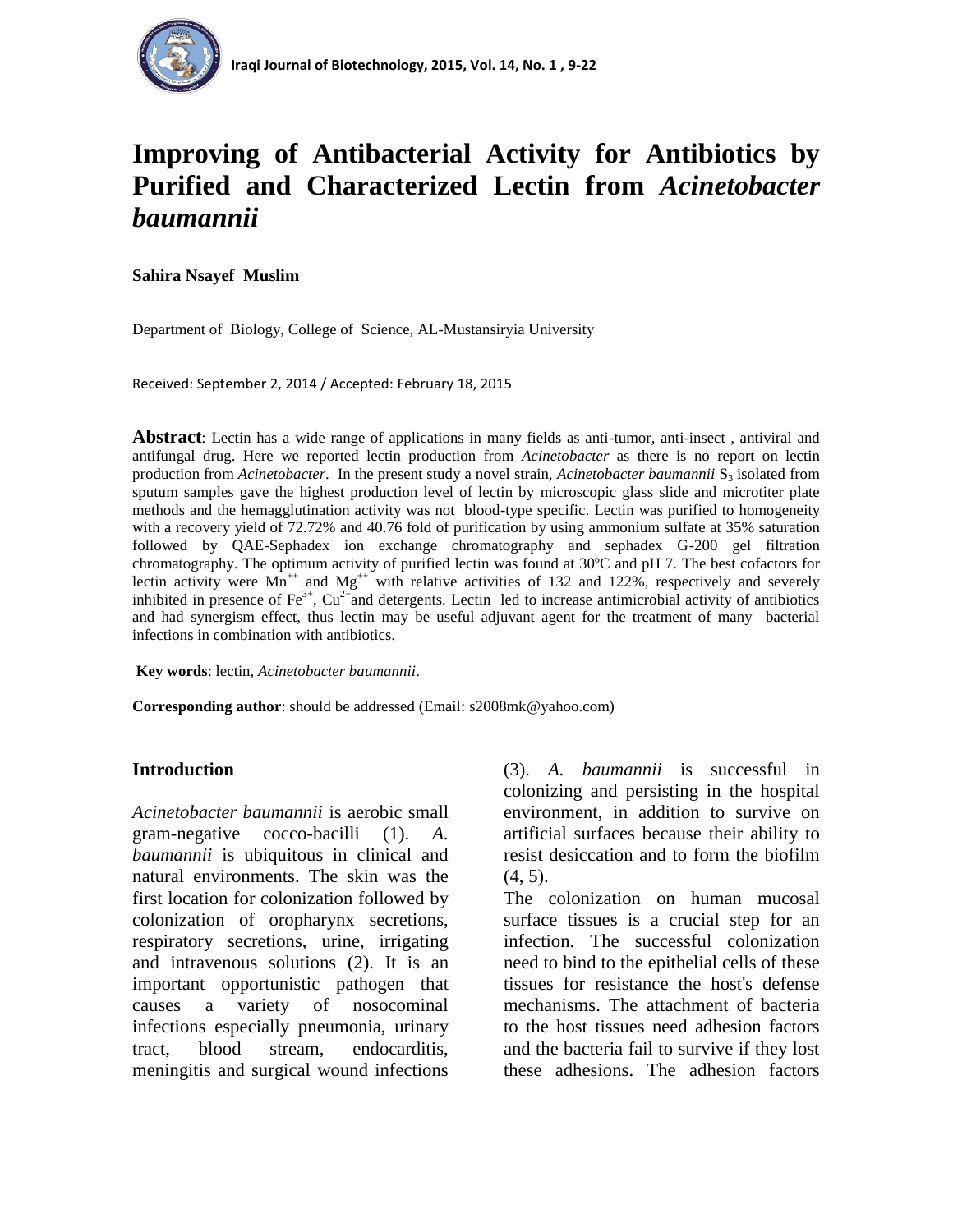called lectins and can bind to the glycoconjugates on the surface of other cells thus they are considered from an important virulence factor (6).

Lectins are defined as a divalent or multivalent carbohydrate-binding proteins of non-immune origin that can agglutinate cells or precipitate polysaccharides and glycoconjugates. They may also be glycoproteins, that have at least one noncatalytic domain which showed reversible binding to specific monosaccharides or oligosaccharides, that can agglutinate human and/or animal erythrocytes by binding to the carbohydrate moieties on the surface of erythrocytes and agglutinate the erythrocytes, without altering the properties of the carbohydrates (7). Lectins are originally called phytohemagglutinins since they were first found in plants and later termed as agglutinins or hemagglutinins due to its ability to agglutinate of human and animal erythrocyte. Lectins are ubiquitous in nature and can be found in almost all living organisms such as plants, animals (vertebrates and invertebrates), algae, fungi, microorganisms and viruses(8). Most lectins play a crucial role in different biological processes, particularly in host defense mechanisms, inflammation, and metastasis. The lectin isolated from ground bean seeds reduced the viability of hepatoma and leukemia cells and revealed an inhibitory activity toward human immunodeficiency virus-1 reverse transcriptase (9). In addition, several lectins isolated from fungi possess immunomodulatory, mitogenic, and antitumor activities (10). The wide applications and variety of uses of lectins reveal the need to isolate lectins from new local sources since lectins are very expensive. Therefore; there is a

continuing need to search another sources to find strain has an ability to produce new and high yield of lectin. Because of no report about lectin production and purification by *A. baumannii*, thus the aim of this study to demonstrate lectin production by *A. baumannii*, purification, characterization of lectin and examination of antibacterial activity for combination of lectin with antibiotics.

# **Materials and Methods**

#### **Sample Collection**

The study included a total of 80 samples of which 40 were from sputum and 40 were from blood collected from patients at different hospitals in Baghdad city.

#### **Bacteriological Analysis**

The collected microbial sources were transported to the laboratory. Samples were plated primarily onto blood agar and MacConkey agar which was incubated at 37ºC for 24 hour. The bacterial isolates were observed for morphological characters and identified by using the tests guided by Berge's Manual of systemic bacteriology. Suspicious isolates were presumptively identified by using colony morphology, negative oxidase test, positive catalase test and inability to motile coccobacilli (11). Further, the *A. baumannii* isolates were confirmed by using API 20E biochemical kit and the Vitek 2 system by using Vitek GNI card (bio Mérieux, France) according to the manufacturer's instructions.

#### **Screening for Lectin Production**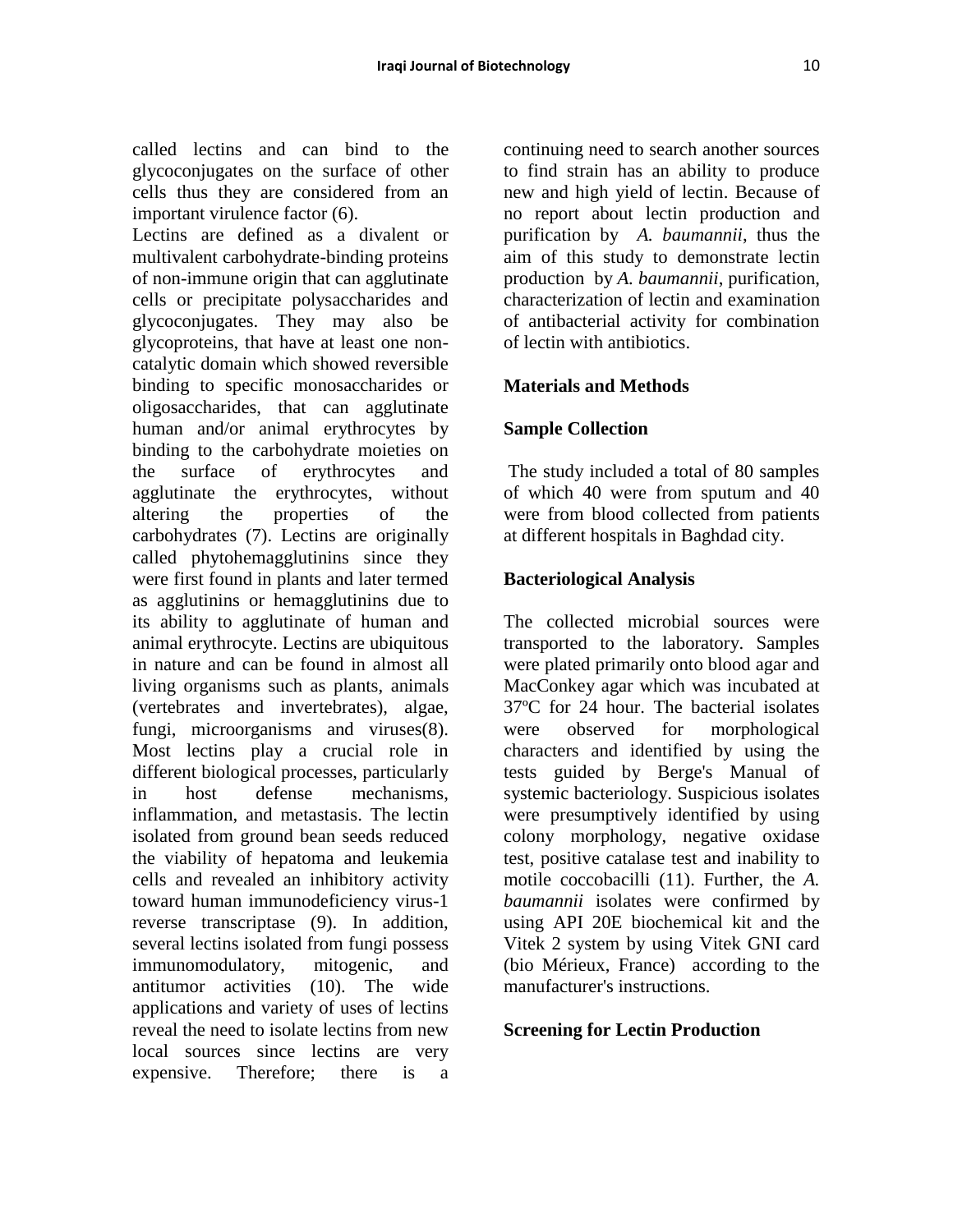### **1-Semi-Quantitative Analysis on Microscopic Glass Slide**

Twenty five μl of bacterial suspension at dilution  $10^{-9}$  was mixed with 25 μl of 0.02M Phosphate Buffer Saline (PBS) pH 7.2 on glass slide, then 25 μl of blood suspension for several animal erythrocytes such as chicken, horse, goat, sheep, rabbit, and human erythrocytes  $A^+$ ,  $B^+$ ,  $\overrightarrow{AB}^+$  and  $O^+$  at a concentration of 3 %, blending the mixture well by wooden chopsticks and added over the bacterial suspension then the glass slide examined for agglutination. An agglutination within 5 minutes refer to positive result (12). The control was PBS with blood instead of bacterial suspension.

# **2- Quantitative Analysis in Microtiter Plate ( Hemagglutination Assay)**

A serial two-fold dilutions of bacterial suspension or lectin solution (50 μl) in microtiter U-plate with 0.02M Phosphate Buffer Saline (PBS), pH 7.2 was mixed with the same volume of a 3% suspension of animal and human erythrocytes in the same buffer and incubated at 37°C for 2 hours. The activity was expressed as hemagglutination units (H.U.). One H. U. was defined as the inverse of the highest dilution still capable of causing agglutination (13).

# **Estimation of Protein Content**

The protein content of lectin was determined by using Bradford dye method with BSA as a standard (14). The absorbance at 280 nm was used to estimate the protein concentration in column eluates.

# **Extraction and Purification of Lectin**

The selected bacterial isolate was grown on Colonization Factors Antigens (CFA) medium described by Kohno *et al.* (15) that composed of the following  $(g/L)$ : gasamino acid, 10;Yeast extract, 1.5; Mg SO<sub>4</sub>,0.05; MnCl<sub>2</sub>,0.005 at 37<sup>o</sup>C for 24 hour, then the cells was harvested by centrifugation at 8000rpm for 30 min, washed twice and re-suspended in 0.02M Phosphate Buffer Saline (PBS) pH 7.2. Cells were disrupted by glass beads for 50 min at 4°C using the vortex. Residual whole cells and cell membrane fragments were removed by centrifugation 8000rpm for 20 min. The resulting supernatant was used as the starting point to establish the hemagglutination activity of lectin in crude cell extracts.

The supernatant was fractionated with ammonium sulfate at concentrations 20- 80% saturation and the obtained precipitate after centrifugation at 8000 rpm for 30 min was suspended in 0.02M Phosphate Buffer Saline (PBS) pH 7.2 and the hemagglutination activity and protein concentration were measured. The dialyzed protein was applied to a QAE - Sephadex column  $(3\times25cm)$  previously equilibrated with the same buffer. The column was washed with the same buffer and the elution was made with a salt gradient containing 0.1–0.5M NaCl. The hemagglutination activity for each fraction was assayed as described above. The fractions that revealed significant peak of activity were mixed together and applied to a Sephadex G-200 column (2×90cm) previously equilibrated with the same buffer. Elution was performed with the same buffer, the fractions that revealed the protein and hemagglutination activity in the same peak were mixed and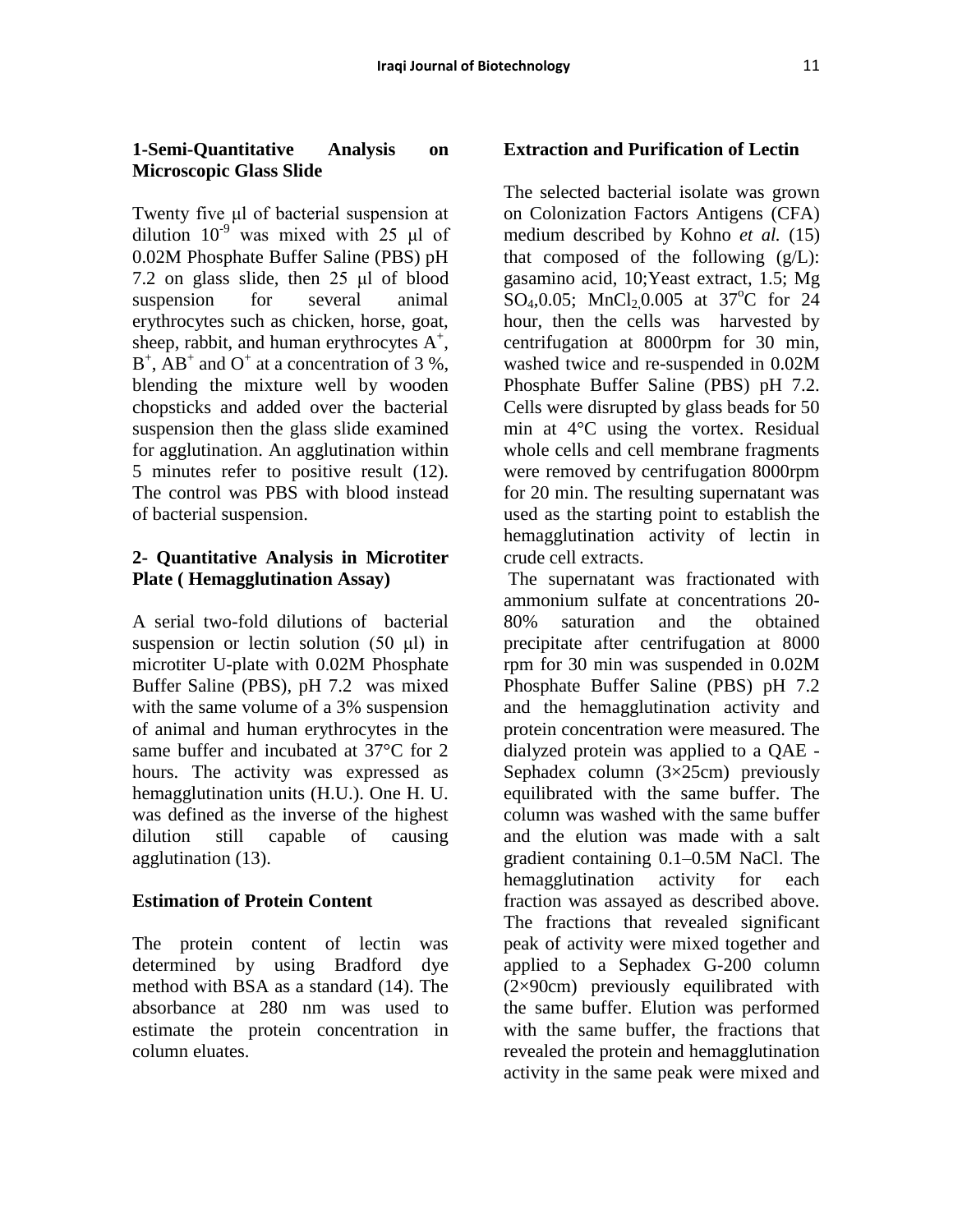transferred to a new sterile tube for further study. The active peak represented the purified lectin.

# **Characterization of Purified Lectin**

# **1-Effect of Temperature on Lectin Activity**

The optimum temperature of lectin were determined by measuring the hemagglutination activity at various temperatures (30, 35, 40, 45, 50, 55, 60, 65 and 70°C).

# **2-Effect of pH on Lectin Activity**

The optimum pH for lectin activity was determined by carrying out the reaction at different pH values using different buffers (0.1M phosphate, pH 4.0-7.0, 0.2M Tris-HCl, pH 7.5-9.0).

# **3-Effect of Additives on Lectin Activity**

One ml of different salts such as NaCl, KCl,  $CaCl<sub>2</sub>$ ,  $CuSO<sub>4</sub>$ ,  $CoCl<sub>2</sub>$ ,  $MgCl<sub>2</sub>$ ,  $MnCl<sub>2</sub>$ ,  $ZnSO<sub>4</sub>$  and FeCl<sub>3</sub> and different detergents like Tween-20, Tween-40, Tween-60, Tween-80, Triton X-100 and SDS were mixed with 1 ml of purified lectin and incubated at 37°C for 2 hour, then the hemagglutination activity was determined as described earlier.

# **Effect of Lectin on Antibiotic Activity**

The ceftazidime and samacycline antibiotics were screened for antimicrobial activity using the macro

# **Results**

#### **Isolation of** *Acinetobacter baumannii*

dilution method(16) against *S. aureus* and *E. coli*. To determine the minimum inhibitory concentrations (MICs), Each antibiotic was dissolved in distilled water to give a stock concentration of 10000 μg/ml. The stock concentration of each antibiotic was filterilized using 0.22 μm millipore filter. Twofold serial dilutions of each antibiotic was made with nutrient broth to give concentrations ranging from 1 to 5000 μg/ml. one hundred microliter of  $10^4$  cfu/ml bacterial suspension (*S. aureus* and *E. coli,* separately) was added to the sterile capped test tubes. 50µl from each dilution was placed in wells (7 mm in diameter) on Mueller-Hinton agar medium. All tubes and plates were then incubated at 37°C for 18 to 24hour. The lowest concentration of antibiotic showing no visible growth in case of tubes using and inhibition zone in case of plates using was recorded as the minimum inhibitory concentration (MIC). Combination of purified lectin with ceftazidime and samacycline separately were tested by using the same methods as above against *S. aureus* and *E. coli*, since one hundred microliter of each bacterial suspension and lectin were added separately to two fold serial dilutions of the antibiotic. 50µl from each dilution was placed in wells (7 mm in diameter) on Mueller-Hinton agar medium. All tubes and plates were then incubated at 37°C for 18 to 24 hour. The lowest concentration of antibiotic showing no visible growth in case of tubes using and inhibition zone in case of plates using was recorded as the minimum inhibitory concentration (MIC).

The results revealed that 6 (7.5%) isolates of *A. baumannii* were obtained out of 80 samples. Among these six isolates,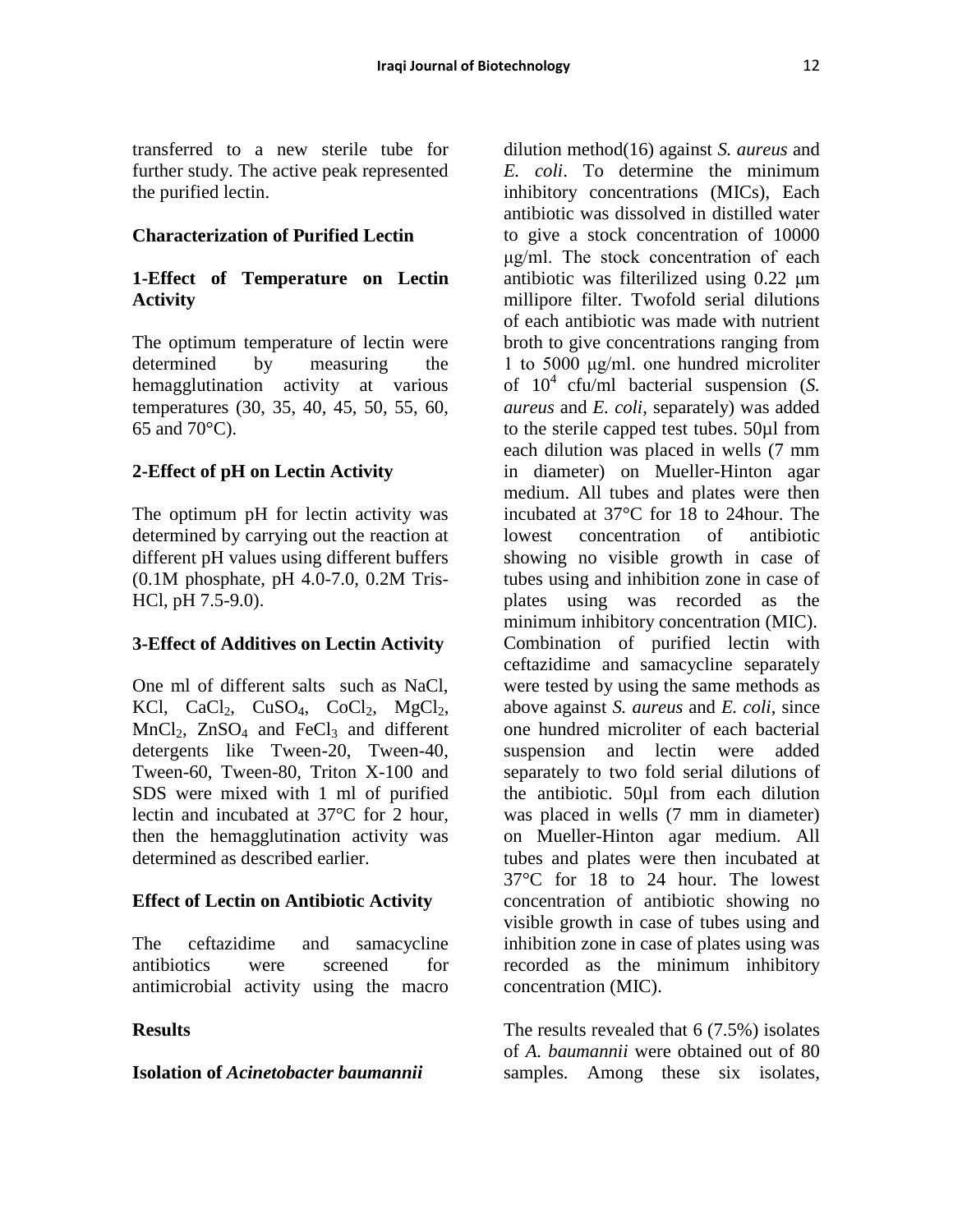4(67%) were isolated from sputum and 2(33%) were from blood (figure 1).



**Figure 1: Isolation rates of** *A. baumannii* **from different clinical specimens**

#### **Detection of Lectin Producers**

#### **1-Semi-Quantitative Analysis on Microscopic Glass Slide**

The results of hemagglutinating on the glass slide revealed that all bacterial isolates gave high hemagglutination activities for human erythrocytes  $(A^+, B^+, A^+)$  $AB^+$  and  $O^+$ ) while the others animal erythrocytes such as rabbit and chicken erythrocytes gave low hemagglutination, in contrast, sheep, goat and horse

erythrocytes which give no hemagglutination activity ( table 1). *A. baumannii* S<sub>3</sub> showed higher hemagglutination value  $(++++)$  with blood group  $O^+$ , followed by the isolates  $(S_4 \text{ and } S_1)$  that emerged the values of agglutination (++++), while the isolate *A. baumannii*  $B_2$  gave the lowest level  $(++)$ of lectin production. Among the tested blood groups, blood group  $O^+$  and blood group  $B^+$  were with good activity than blood groups  $A^+$  and  $\overrightarrow{AB}^+$ .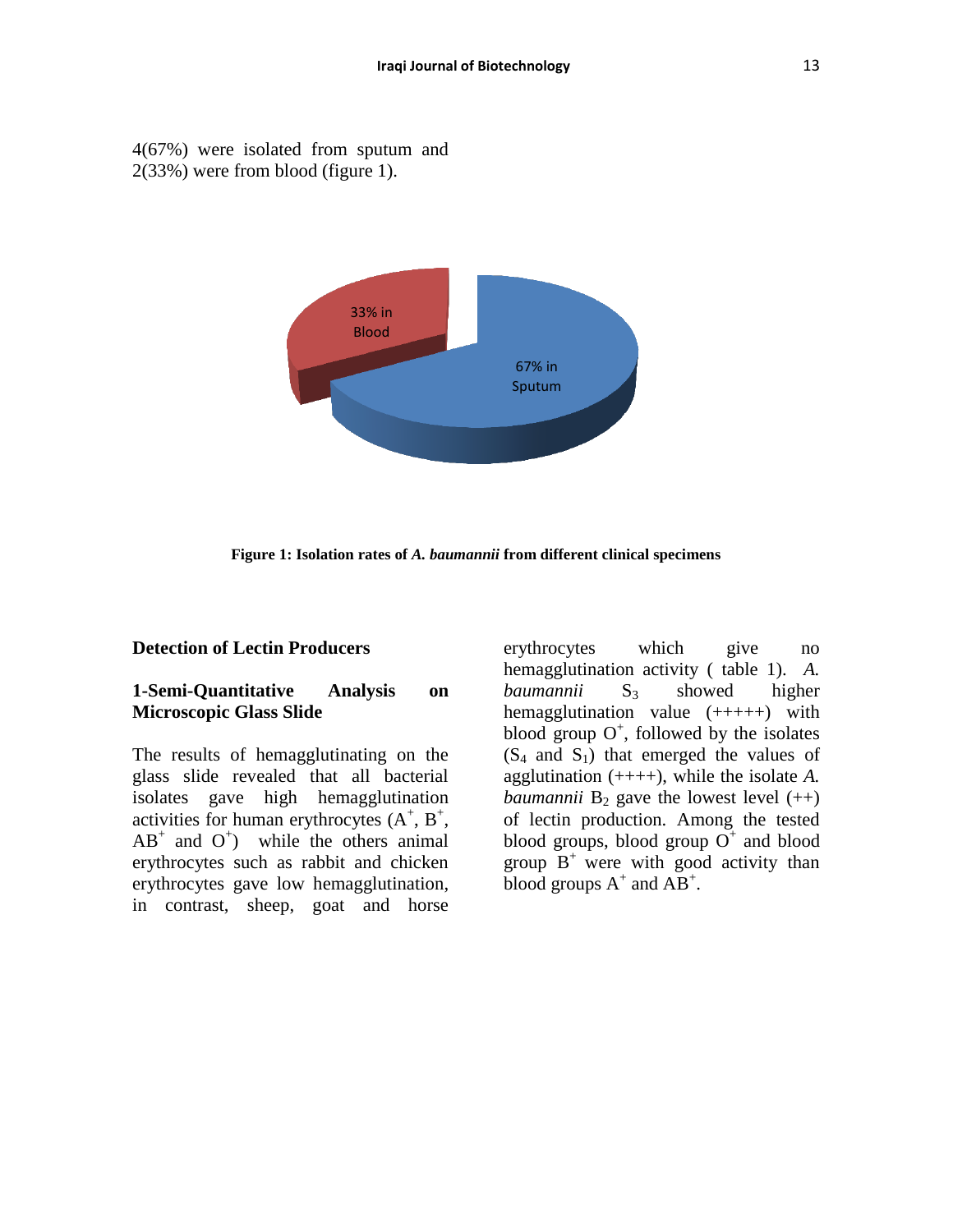| <b>Isolate No.</b> | <b>Human erythrocytes</b>         |           |      |             |         | <b>Animal erythrocytes</b> |      |                          |                |  |
|--------------------|-----------------------------------|-----------|------|-------------|---------|----------------------------|------|--------------------------|----------------|--|
|                    | $A^+$<br>$B^+$<br>$AB^+$<br>$O^+$ |           |      |             | Rabbit  | <b>Sheep</b>               | Goat | <b>Horse</b>             | <b>Chicken</b> |  |
| AbS <sub>1</sub>   | $*$ + + +                         | $+ + + +$ | $++$ | $+ + + +$   | $++$    | $\blacksquare$             |      |                          | $^{+}$         |  |
| AbS <sub>2</sub>   | $++$                              | $+ + +$   | $^+$ | $+ + +$     | $+$     | $\blacksquare$             |      |                          | $^{++}$        |  |
| $AbS_3$            | $++ +$                            | $+ + + +$ | $++$ | $+ + + + +$ | $^{++}$ | $\overline{\phantom{a}}$   |      |                          | $++$           |  |
| AbS <sub>4</sub>   | $++$                              | $+ + +$   | $^+$ | $+ + + +$   | $++$    | $\overline{\phantom{0}}$   |      | $\overline{\phantom{0}}$ | $^{+}$         |  |
| AbB <sub>1</sub>   | $++$                              | $++$      | $++$ | $++$        | $+$     | $\overline{\phantom{0}}$   |      |                          | $^{+}$         |  |
| AbB <sub>2</sub>   | $^{+}$                            | $++$      | $^+$ | $++$        | $+$     | $\blacksquare$             |      |                          |                |  |

**Table 1: Differences of hemagglutination activities of** *Acinetobacter baumannii* **isolates to various erythrocytes by microscopic glass slide method**

 **+: Weak hemagglutination ++: Moderate hemagglutination +++: Good hemagglutination ++++:Very good hemagglutination +++++: Excellent hemagglutination -:No hemagglutination**

### **2- Quantitative Analysis in Microtiter Plate (Hemagglutination Assay)**

All bacterial isolates gave hemagglutination activities in microtiter plate and the result demonstrated that *A. baumannii*  $S_3$  had higher titer (128U/ml)

of hemagglutination in  $O^+$  blood group and  $B^+$  blood group (64U/ml). In contrast, lower titers revealed in blood group  $A^+$ followed by  $AB^+$  in addition to low titer detected in other animal erythrocytes (table 2).

**Table 2: Differences of hemagglutination activities of** *Acinetobacter baumannii* **isolates to various erythrocytes by microtiter plate method**

| <b>Isolat</b>      | <b>Human</b> erythrocytes |       |        | <b>Animal erythrocytes</b> |               |                  |      |                  | With group $O^+$ |                                    |                                       |
|--------------------|---------------------------|-------|--------|----------------------------|---------------|------------------|------|------------------|------------------|------------------------------------|---------------------------------------|
| e No.              | $A^+$                     | $B^+$ | $AB^+$ | $O^+$                      | <b>Rabbit</b> | <b>Shee</b><br>p | Goat | <b>Hors</b><br>e | <b>Chicken</b>   | <b>Protein</b><br>Conc.<br>(mg/ml) | <b>Specific</b><br>activity<br>(U/ml) |
| AbS <sub>1</sub>   | 32                        | 64    | 16     | 64                         | 16            | ۰                | ۰    | ۰                | 8                | 5.98                               | 10.70                                 |
| $\mathbf{AbS}_{2}$ | 8                         | 32    |        | 32                         | 8             |                  |      | ۰                | ◠                | 3.65                               | 8.76                                  |
| $AbS_3$            | 32                        | 64    | 16     | 128                        | 16            | ۰                | ۰    | ۰                | 8                | 9.33                               | 13.71                                 |
| AbS <sub>4</sub>   | 8                         | 32    | 4      | 64                         | 16            | ۰                |      | -                | 8                | 7.32                               | 8.74                                  |
| AbB <sub>1</sub>   | 8                         | 16    | 8      | 16                         | 4             | ۰                | ۰.   | ۰                | 4                | 2.21                               | 7.23                                  |
| AbB <sub>2</sub>   | 8                         | 8     |        | 16                         | 4             | ۰                |      | ۰                | ↑                | 2.14                               | 7.47                                  |

#### **Extraction and Purification of Lectin**

Lectin was extracted by using the glass beads, the hemagglutination activity increased to 256U/ml with specific activity was 119.62U/mg . The lectin was purified using standard techniques including ammonium sulfate fractionation

with (20-80%), QAE-Sephadex ion exchange chromatography and sephadex G-200 gel filtration chromatography. The crude extract was subjected to fractionation with ammonium sulfate and the results revealed that the saturation ratio 35% achieved specific activity 363.12 U/mg, with 3.03 purification folds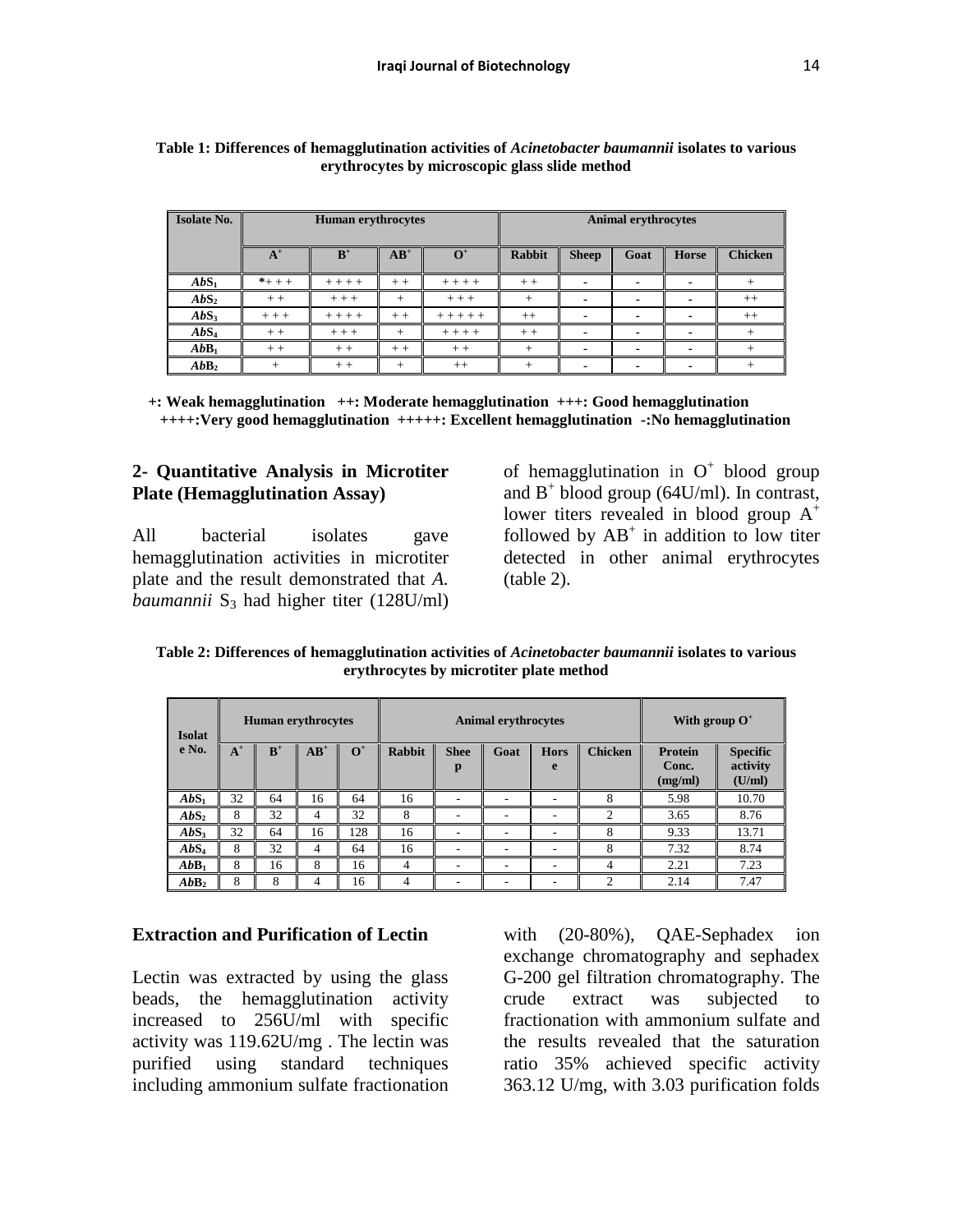and 84.8% yield. Proteins were separated from other substances co-extracted by PBS in the crude extract by precipitating it with ammonium sulfate. This process of protein precipitation is called salting-out where a salt solution decreases the solubility and precipitates the proteins. Salt solutions such as ammonium sulfate and magnesium sulfate absorbs the water of hydration surrounding and protecting the protein in the extract, causing the latter to coagulate (17). Ammonium sulfate precipitation followed by dialysis step to remove this salt from the sample and lead to concentrate the product. It is an important to remove an ammonium sulfate from the precipitated solution since their presence lead to give false positive agglutination. After dialysis, the sample applied to QAE -Sephadex ion

exchanger. The elution with 0.1 to 0.5M NaCl gradient showed three peaks of proteins and the first peak of protein contained the hemagglutination activity as shown in figure (2). The specific activity was increased to1077.89 U/mg with 9.01 fold of purification and 78.78% the yield of lectin. Gel filtration chromatography with sephadex G-200 was the last step of lectin purification. The eluted fractions of this step contained two peaks of protein. The protein of the second peak showed hemagglutination activity (figure 3). In this final step the specific activity reached to 4876.19 U/mg with40.76 fold of purification and a yield of 72.72%. The results of lectin purification were summarized in (table3).



**Figure 2: Purification of lectin from** *Acinetobacter baumannii* **using ion exchange on QAE -Sephadex column (3x25 cm) at flow rate 0.3 ml/min and fractions of 3 ml/tube were collected. (▲) refer to hemagglutination activity, (■) refer to protein concentration**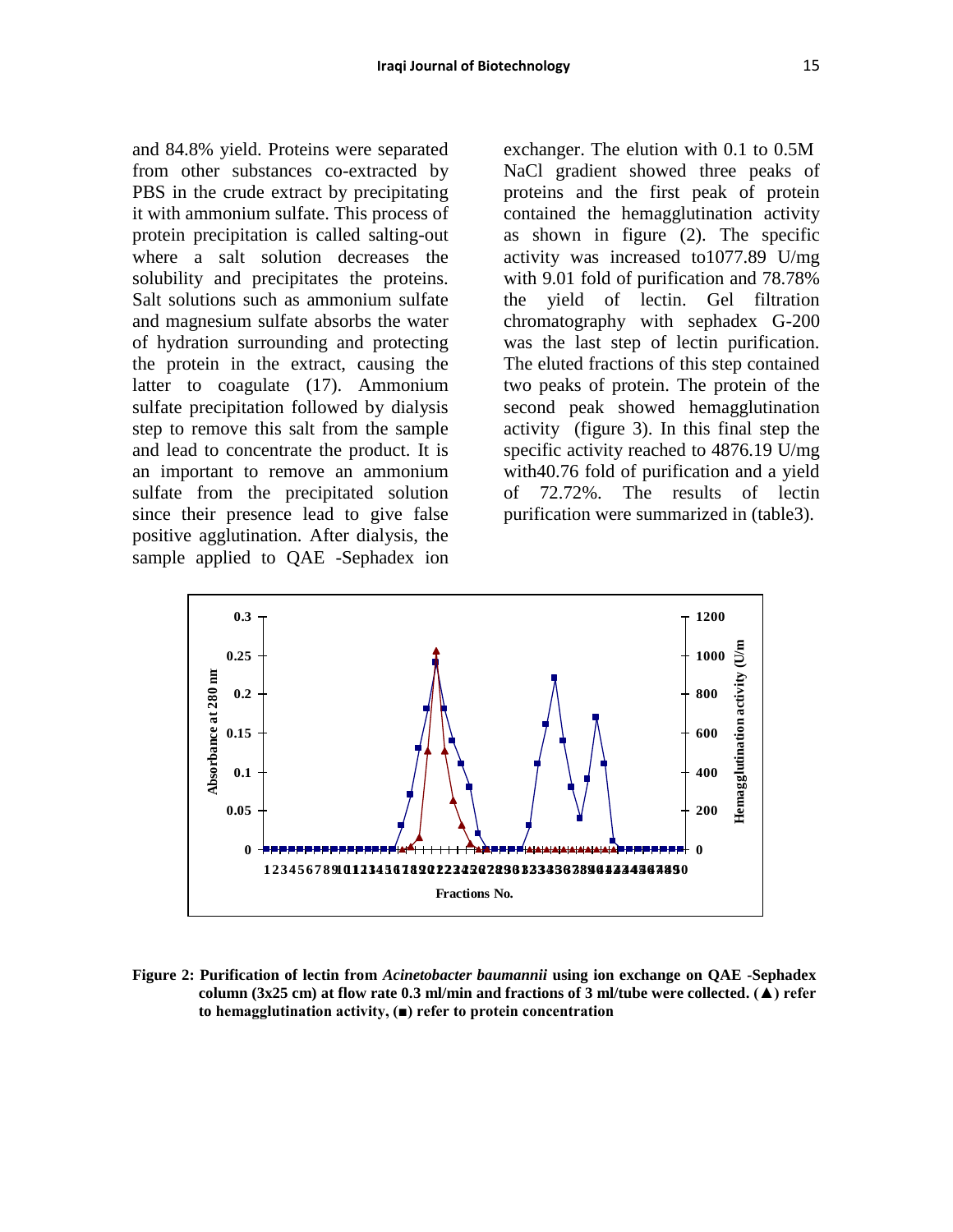

**Figure 3: Purification of lectin from** *Acinetobacter baumannii* **using gel filtration on sephadex G-200 column (2x90 cm) at flow rate 0.5 ml/min and fractions of 5 ml/tube were collected. (▲) refer to hemagglutination activity, (■) refer to protein concentration.**

|  |  |  | Table 3: Summary of treatment for purification of lectin from Acinetobacter baumannii |  |
|--|--|--|---------------------------------------------------------------------------------------|--|
|--|--|--|---------------------------------------------------------------------------------------|--|

| <b>Purification step</b>                         | <b>Size</b><br>(ml) | <b>Hemagglutination</b><br>activity<br>(U/ml) | <b>Protein</b><br>conc.<br>(mg/ml) | <b>Specific</b><br>activity<br>(U/mg) | <b>Total</b><br>activity | <b>Purification</b><br>fold | <b>Yield</b><br>$($ %) |
|--------------------------------------------------|---------------------|-----------------------------------------------|------------------------------------|---------------------------------------|--------------------------|-----------------------------|------------------------|
| Crude extract                                    | 66                  | 256                                           | 2.14                               | 119.62                                | 16896                    |                             | 100                    |
| $(NH_4)$ <sub>2</sub> SO <sub>4</sub> saturation | 28                  | 512                                           | 1.41                               | 363.12                                | 14336                    | 3.03                        | 84.8                   |
| <b>OAE</b> -Sephadex                             | 13                  | 1024                                          | 0.95                               | 1077.89                               | 13312                    | 9.01                        | 78.78                  |
| Sephadex G-200                                   | 6                   | 2048                                          | 0.42                               | 4876.19                               | 12288                    | 40.76                       | 72.72                  |

#### **Characterization of Lectin 1-Effect of Temperature on Lectin Activity**

The optimum temperature of purified lectin activity was 30°C (Figure 4), and the hemaggluttination activity decreased with increasing the temperature and found that the lectin becoming completely inactive at 55-70°C.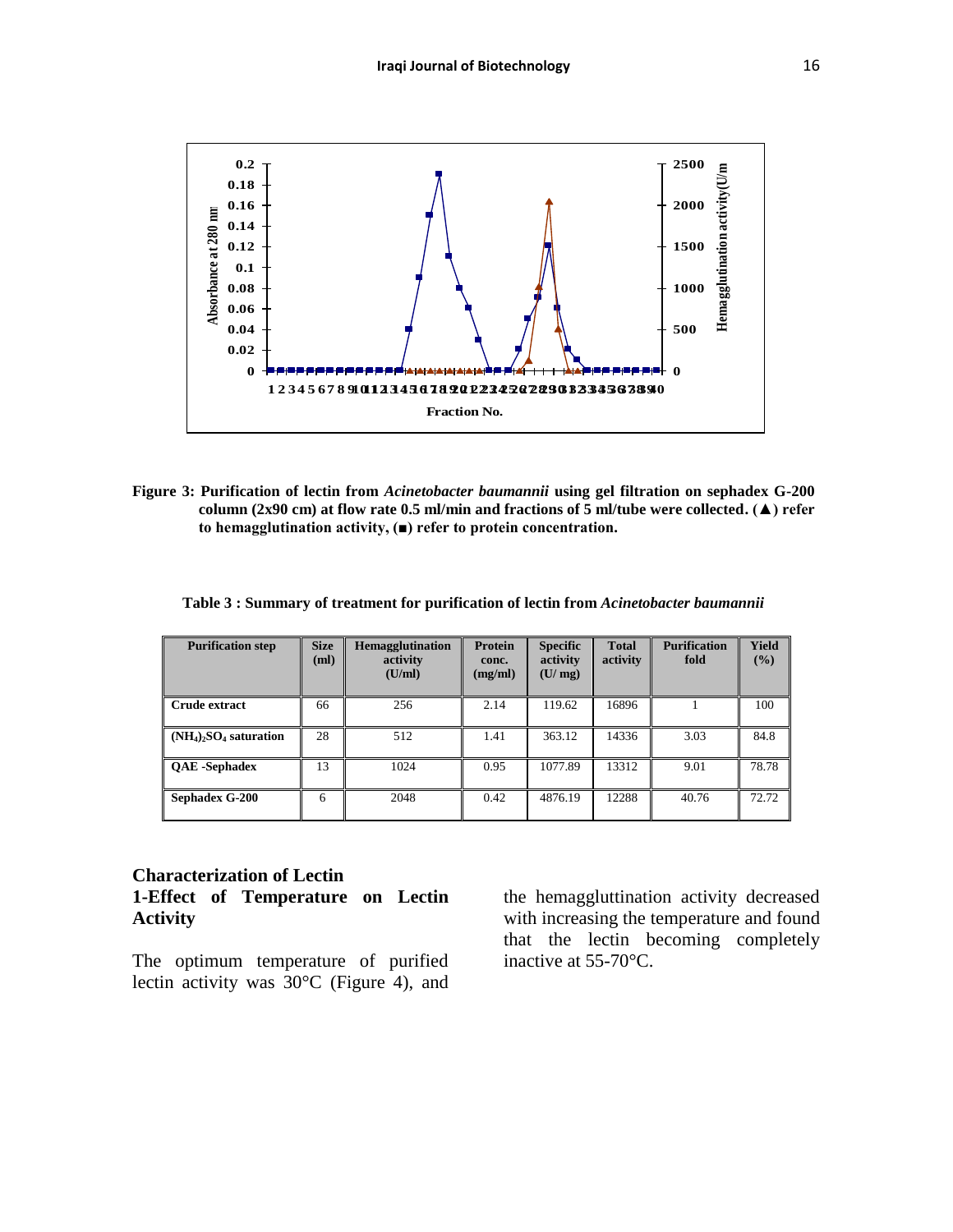

**Figure 4: Effect of temperature on activity of lectin from** *Acinetobacter baumannii*

# **2-Effect of pH on Lectin Activity**

activity decreased with in pH values that higher or lower than this value.

The optimum pH of purified lectin was 7(Figure 5) and the hemagglutination



 **Figure 5: Effect of pH on activity of lectin from** *Acinetobacter baumannii*

#### **3-Effect of Additives on Lectin Activity**

The effect of additives on lectin activity was studied by mixing each of the

additives with purified lectin. The metal ions  $Mn^{2+}$  and  $Mg^{2+}$  led to increase lectin activity with relative activities of 132 and 122%, respectively. The other metal ions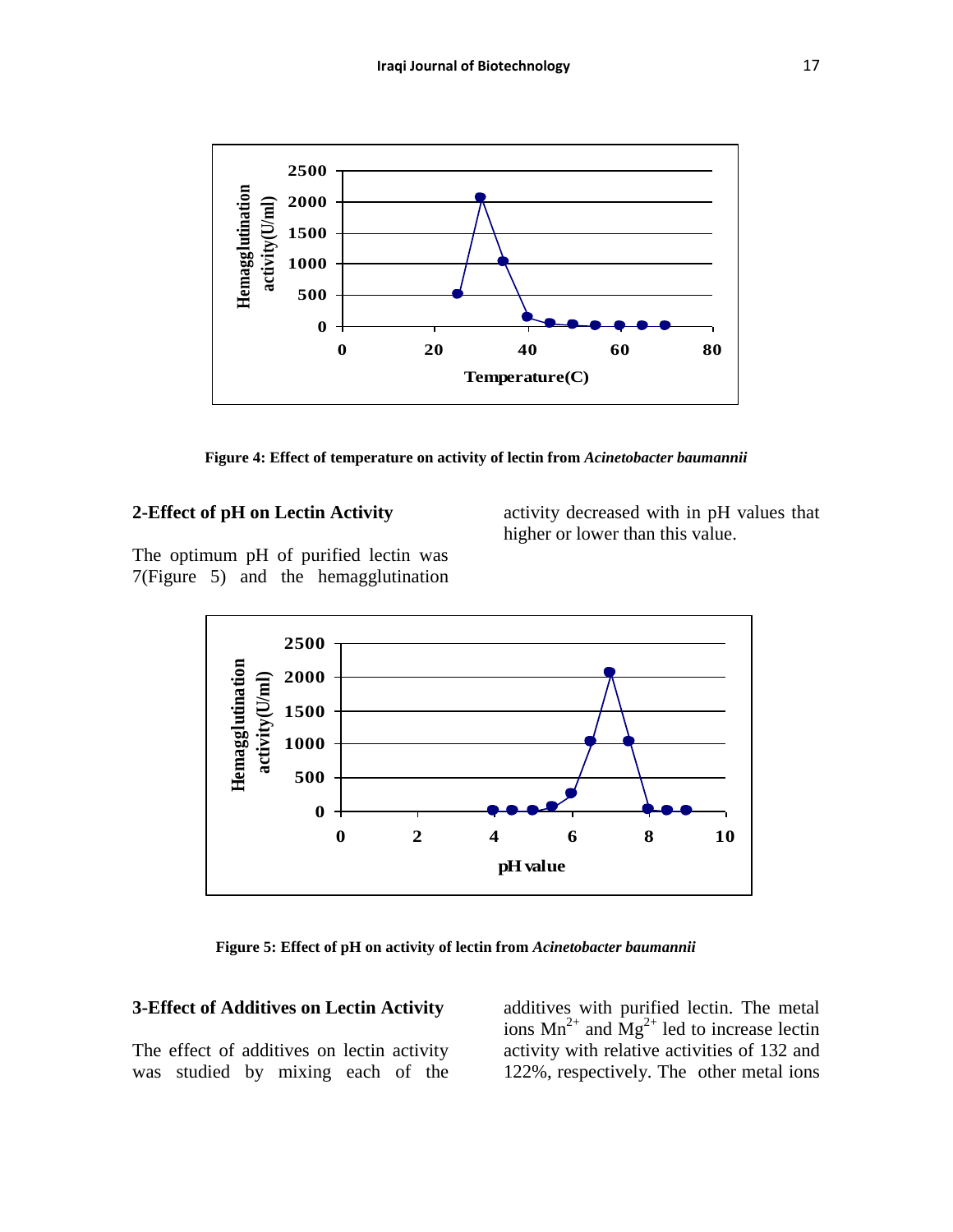such as  $K^+$ , Na<sup>+</sup> and Ca<sup>2+</sup> had no effect on lectin activity, In contrast, the remaning additives such as  $\text{Zn}^{2+}$ ,  $\text{Cu}^{2+}$ ,  $\text{Co}^{2+}$  and  $Fe<sup>3+</sup>$  and all studied detergents inhibited

the hemagglutination activity of lectin (table 4).

| salt              | <b>Remaining</b><br>activity( <sub>9</sub> ) | <b>Detergent</b> | <b>Remaining</b><br>activity( <sub>9</sub> ) |
|-------------------|----------------------------------------------|------------------|----------------------------------------------|
| <b>NaCl</b>       | 100                                          | Tween-20         | 18                                           |
| KCl               | 100                                          | Tween-40         | 21                                           |
| CaCl <sub>2</sub> | 100                                          | Tween-60         | 6                                            |
| CuSO <sub>4</sub> | 13                                           | Tween-80         | 13                                           |
| CoCl <sub>2</sub> | 63                                           | Triton X-100     | 8                                            |
| MgCl <sub>2</sub> | 122                                          | <b>SDS</b>       | 14                                           |
| MnCl <sub>2</sub> | 132                                          |                  |                                              |
| ZnSO <sub>4</sub> | 55                                           |                  |                                              |
| FeCl <sub>3</sub> | 34                                           |                  |                                              |

#### **Table 4: Effect of salts and detergents on lectin activity**

#### **Effect of Lectin on Antibiotic Activity**

The preliminary study showed that the extracted lectin alone had no activity against bacteria. The ceftazidime showed weak antibacterial activity against the reference strains *S. aureus* and *E. coli*, since their MICs were 256 and 1024 μg/ml, respectively. In contrast, the combination of lectin with ceftazidime has strong antibacterial activity against *S. aureus* and *E. coli*, respectively. The MICs of ceftazidime decreased to 32 and 128μg/ml, respectively, also the same results were obtained in the case of using

agar diffusion method where the diameters of inhibition zones reached to 28 mm at 32μg/ml for *S. aureus* and 26 mm at 128μg/ml for *E. coli* as shown in table(5) and figure(6).The samacycline also revealed very weak antibacterial activity against these reference strains, since their MICs were 5000 and 2500 μg/ml, respectively, but in combination with lectin its activity was enhanced. The MICs of samacycline decreased to 1024 and 512μg/ml with diameters of inhibition zones of 23 and 17 mm for *E. coli* and *S. aureus*, respectively.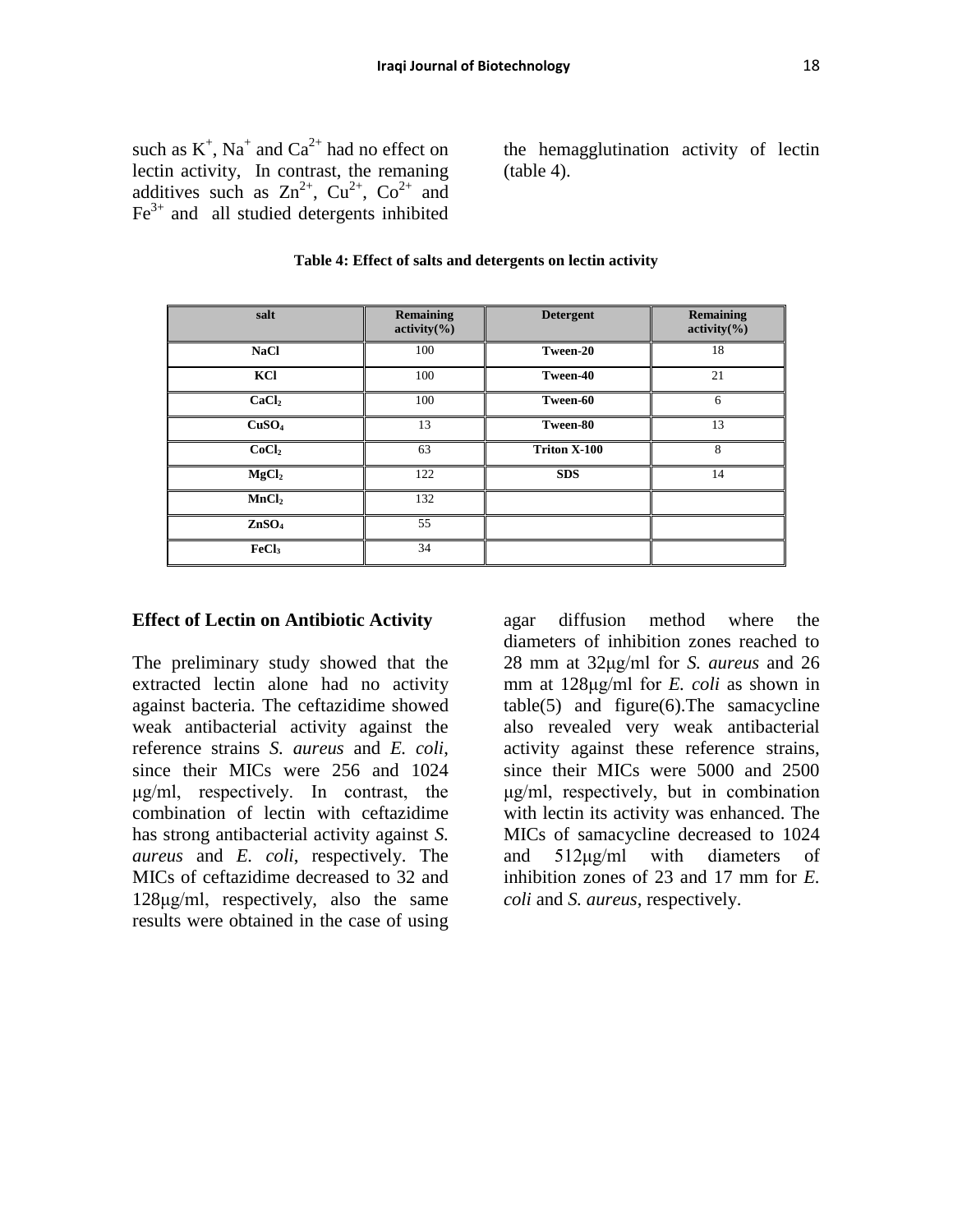| <b>Antibiotic</b> | <b>Bacteria</b> | <b>MIC</b> for<br>antibiotic<br>alone ( $\mu$ g /ml) | Diameter of<br>inhibition zone<br>(mm) | <b>MIC</b> for<br>antibiotic $+$<br>Lectin $(\mu g / ml)$ | Diameter of<br>inhibition zone<br>(mm) |
|-------------------|-----------------|------------------------------------------------------|----------------------------------------|-----------------------------------------------------------|----------------------------------------|
| Ceftazidime       | E. coli         | 1024                                                 | 19                                     | 128                                                       | 26                                     |
|                   | S. aureus       | 256                                                  | 22                                     | 32                                                        | 28                                     |
| Samacycline       | E. coli         | 2500                                                 | 20                                     | 512                                                       | 23                                     |
|                   | <i>S aureus</i> | 5000                                                 | 13                                     | 1024                                                      | 17                                     |

| Table 5: MICs of antibiotics for S. aureus and E. coli isolates in tubes and plates |  |  |  |  |  |  |  |  |
|-------------------------------------------------------------------------------------|--|--|--|--|--|--|--|--|
| with and without lectin                                                             |  |  |  |  |  |  |  |  |



**Figure 6: a) Zones of inhibition of ceftazidime concentrations against** *S. aureus*  **b) Zones of inhibition of ceftazidime concentrations and lectin combinations against** *S. aureus*

#### **Discussion**

*A. baumannii* isolates were isolated from lower respiratory tract with higher rate (18). Also Mammina *et al.* (19) reported that out of 36 *A. baumannii* isolates, 26(72.2%) isolates were from respiratory tract secretions. *Acinetobacter* spp. isolates were isolated from blood in low rate and this indicating their ability to cause many infections (2). Reason for the difference in the proportion of isolation of these bacteria return to the difference in samples collection, the health conditions

of patients as well as the variation in the number of samples taken for the study, and the random using of antibiotics. In a study done by Koljalg *et al.* (20) revealed that the isolation source of bacteria has important role in their adhesion and aggregation, since the isolated *A. baumannii* from wounds and blood samples showed a less gathering compared with isolates that isolated from the lower respiratory tract and environmental isolates. Russo *et al*., (21) reported that more than 60% of the acquired pneumonia infections in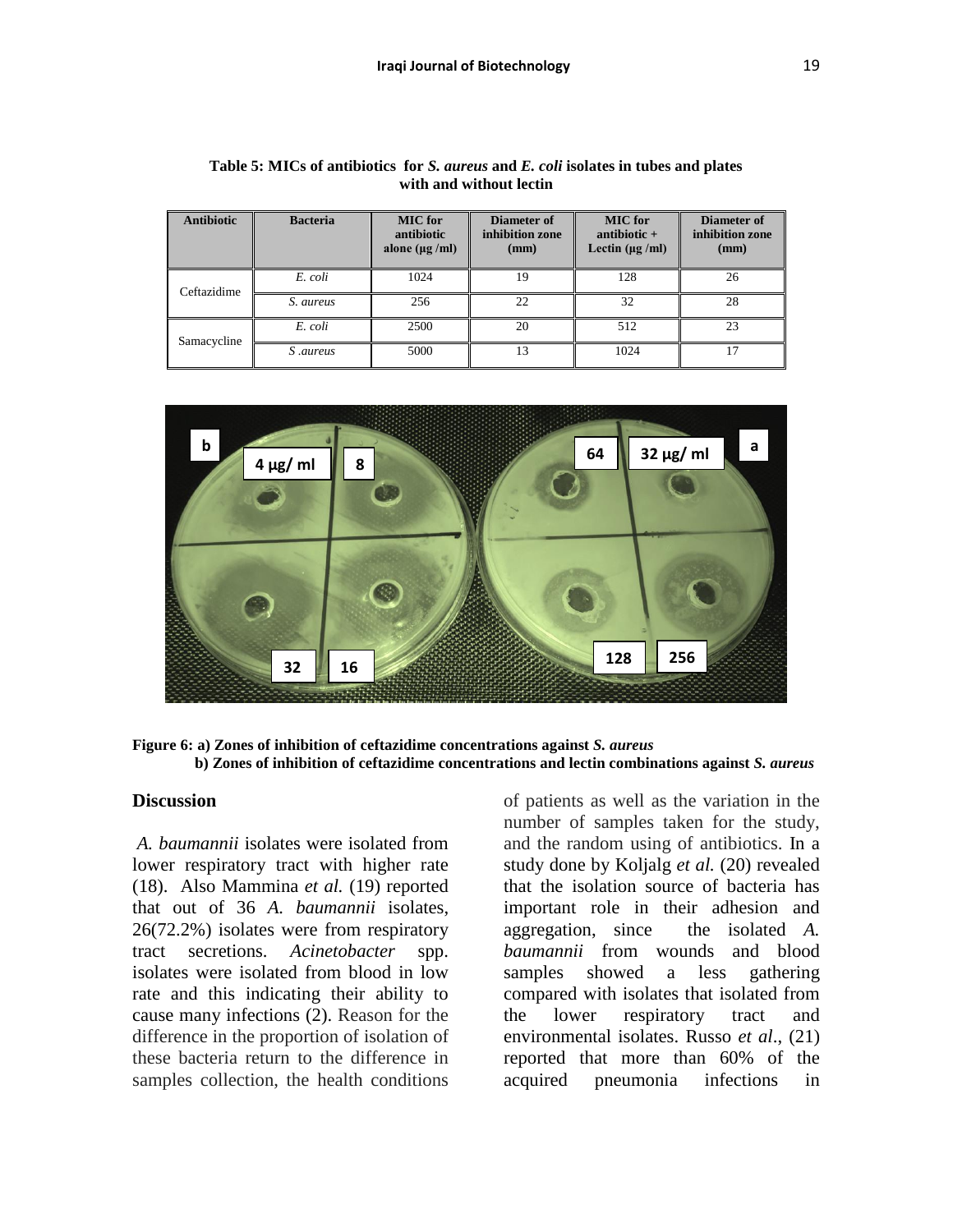hospitals caused by gram negative bacteria including *A. baumannii*. The highest titer found with blood type  $O^+$ since the activity reached to 2048U/ml for *A.* baumannii (22). *A. baumannii* has type1 Pilli that have the ability to hemagglutinate the erythrocytes that contain mannose and this type of pilli considered from the virulence vectors that facilitate the adhesion of bacteria to epithelial cells (23). In a study reported by Mesa *et al.* (24) found that the purified lectin from *Artocarpus camansi* led to agglutinate  $O^+$  and  $A^+$  blood types in higher levels and  $B^+$  blood type in lower level, in contrast, it did not agglutinate  $AB^+$  blood types. while the purified *Prunella vulgaris* lectin showed an ability to agglutinate chicken RBCs and inability to agglutinate of human blood groups (25). The lectin produced by *Mycobacterium smegmatis* agglutinated erythrocytes for different animals such as rabbit, cow and goat and also nonspecifically agglutinated human  $A^+$ ,  $B^+$ and  $O<sup>+</sup>$  erythrocytes (26). Glass beads that works for easily disrupted cells, is inexpensive, multiple samples can be used at the same time and leads to obtain a high concentration of protein. vortex beading that lead to extract the periplasmic proteins, is similar to sonication in that the sample and beads are mixed and placed on a vortex to induce mechanical beating and It is important to cool the sample (27). The sequence in purification steps led to increasing in the specific activity for lectin and the time for hemagglutination activity got shorter may refer to the efficiency of the purification process and the decrease of the contaminating materials. The lectin from *Prunella vulgaris* was purified by ammonium

sulphate, Sephadex G-100 and DEAEcellulose chromatography and showed a fold purification of 7.66 and a yield of 51.69% (11). The soluble hemagglutinin (HA) (cholera lectin) produced by *Vibrio cholerae* strain CA401 was purified to apparent homogeneity by a sequence of ammonium sulfate fractionation, gel filtration and preparative isoelectric focusing with specific activity of 110 U/mg and a yield of 0.02% (28). The purified lectin from *Sophora alopecuroides* exhibiting optimum temperature at 30°C (29).The activity of lectin purified from *Schizophyllum commune* started to decrease at 55°C and is completely lost at 65°C after 30 min (10). The activity of lectin produced by *Sophora alopecuroides* was enhanced at very high acidic pH and inhibited at high basic pH(29).The activity of lectin purified from *Schizophyllum commune* was not markedly affected by pH and the maximum activity being retained at pH 5.0 to 9.0(10).The hemagglutination activity of purified lectin from *Sophora alopecuroides* was stimulated by Mn<sup>+</sup>  $2(29)$ . In addition, the lectin activity from the Seeds of *Cissus poplunea* was enhanced by D-galactose and  $MgCl<sub>2</sub>(30)$ . According to the results of the effect of lectin on antibiotic activity, lectin led to enhance ceftazidime activity with about ten times and samacycline with five times in comparison with controls(antibiotic alone). These finding indicate that lectin has increased antimicrobial activity of antibiotics and had synergism effect, thus lectin may be useful adjuvant agent for the treatment of many infections in combination with antibiotics.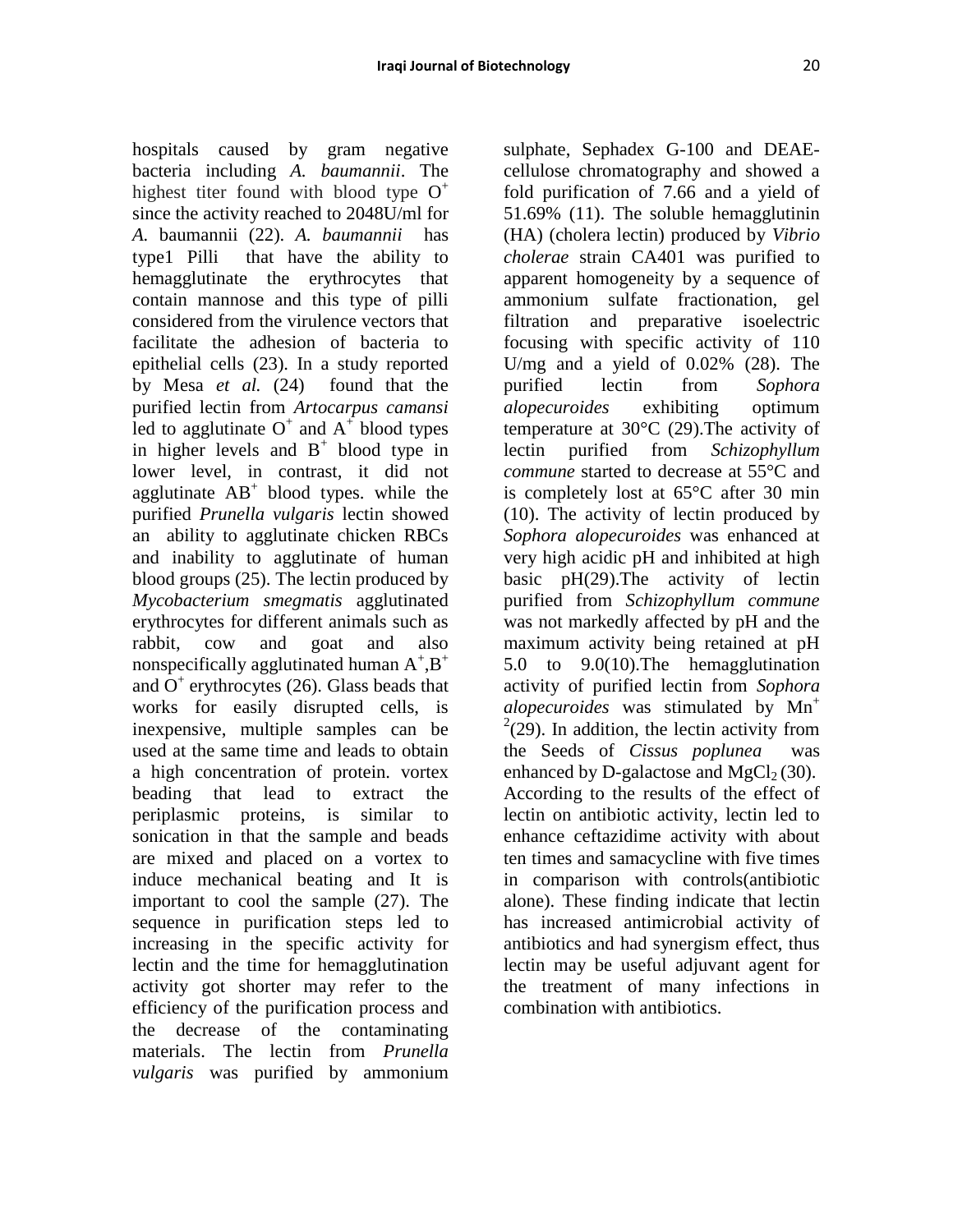#### **References**

- 1. Ahmad, N.; Prakash, N. and Maheshwari, S. K. (2012). L-asparaginase gene-a therapeutic approach towards drugs for cancer cells , *Intern. J. Biosci*., 2(4): 1-11.
- 2. Bergogne, B. and Tower, K. J. (1996). *Acinetobacter* spp. as nosocomial pathogens microbiological clinical and epidemiological features, *Clin. Microbiol. Rev.,* 9: 148-163.
- 3. Henwood, C. J. ; Gatward, I. ; Warner, M. ; James, D. and Woodford, N. (2002). Antibiotic resistance many clinical isolates of *Acinetobacter* in the UK, and in vitro evaluation of ligecycline (GAR-936). *J. Antimicrob. Chemother.*,49: 979-487
- *4.* Fournies, P. E. and Richet, H. (2013). The epidemiology and control of *Acinetobacter baumannii* In health care facilities, *Clin. Inf. Dis.*, 42: 692-609.
- 5. El-Ahwany, A. M. D. and Youssef, A. S. (2007). Xylanase production by bacillus pumilus optimization by statistical and immobilization method. *Res. J. Agricul. Biol. Sci.*, 3(6): 727-732.
- 6. Patil, J.; Jog, N. and Chopade, B. (2001). Isolation and characterization of *Acinetobacter*  spp. from upper respiratory tract of healthy humans and demonstration of lectin activity. *Indian J. Med. Microbiol.*, 19(1): 30-35.
- 7. Goldstein, I.; Hayes, R.C.; Monsugny, M.; Osawa, T. and Sharon, N. (1980). What should be called a lectin? *Nature*, 285:66
- 8. Loris, R. (2002). Principles and structure of animal and plant lectins. *Biochim. Biophys. Acta.*, 1572:198-208.
- 9. Wong, J. H. and Ng, T. B.(2003). Purification of a trypsin-stable lectin with antiproliferative and HIV-1 reverse transcriptase inhibitor activity. *Biochem. Biophysic. Res.Comm.*,1(2): 545-50.
- 10. Chumkhunthod, P.; Rodtong, S.; Lambert, S. J.; Fordham-Skelton, A.P.; Rizkallah, P.J. Wilkinson, M.C and Reynolds, C.D.(2006). Purification and characterization of an Nacetyl-D-galactosamine-specific lectin from the edible mushroom *Schizophyllum commune*. *Biochim. Biophysic. Acta.*, 1760: 326-332 .
- 11. Constantnu, S.; Pomaniuc, A. and Iancu, L.S. (2004). Cultural and biochemical characteristics of *Acinetobacter* spp. strains isolated from hospitals units. *J. preven. medic.*,12: 35-42.
- 12. Eshdat, Y. and Sharon, N. (1982). *Escherichia coli* surface lectins. In: methods in enzymology.(ed. Ginsburg, V.). 83: 38-391.
- 13. Mirelman, D. and Ofek, I. (1986). Introduction to Microbial lectins and Agglutinins. In: Microbial lectins and Agglutinins. (ed. Mirelman, D.). John Willey Sons, USA .
- 14. Bradford, M. (1976). A rapid and sensitive method for the quantitation of microgram quantitities of protein utilizing the principle of protein dye binding. Anna. *Biochem.*, 72: 248- 254.
- 15. Kohno, K.; Yamamota, T.; Kuroiwa, A. and Amako, K. (1984). Purification and characterization of *Serratia marcescens* US<sub>5</sub> pili. *Infect. Immun*., 46(2): 295-300.
- 16. National Committee for Clinical Laboratory Standards (NCCLS) (2000). Methods for dilution antimicrobial susceptibility tests for bacteria that grow aerobically: approved standard. NCCLS document, M7-A5.
- 17. Scopes, R. K. (1994). Protein purification principles and practice.2<sup>nd</sup> ed. Springer-Verlag New York Inc. U.S.A.
- 18. Humphreys , H. and Tower , K. J. (1997).Impact of *Acinetobacter* spp. in intensive care units in great Britain and Ireland, *J. Hospit.Inf.*,37: 281-286.
- 19. Mammina, C.; Palma, D. M.; Bonura, C.; Aleo, A.; Fasciana, T.; Sodano, C.; Saporito, M. A.; Verde, M. S.; Calà, C.; Cracchiolo, A. N. and Tetamo, R. (2012). Epidemiology and clonality of carbapenem- resistant *Acinetobacter baumannii* from an intensive care unit in Palermo, Italy. *BMC Res.Notes*.,5: 365-373.
- 20. Koljalg, S.; Vuopio Vorkila, J.; Kytikainen, O. ; Miklsaar, M. and Wadstrom, Y.(1996). Cell surface properties of *Acinetobacter baumannii*. *APMIS.*, 104 (9): 659 -665.
- 21. Russo, T. A.; Bartholomew, L. A.; Davidson, B. A. ; Helinski, J. D.; Carlino, U.B.; Knight, P. R.; Beers, M.F.; Atochino, E. N.; Notter, R.H. and Holm, B. A. (2002). Total extracellular surfactant is increased but abnormal in a rat model of gram- negative bacterial pneumonia. Am. J. Physiol. Lung. *Cell. Mol. Physiol.* 283: 655-663.
- 22. Kawsar, S. M. A.; Mamun, S. M. A.; Rahman, M.; Yasumitsu , H. and Ozeki, Y.( 2010). In Vitro Antibacterial and Antifungal Effects of a 30 kDa D- Galactoside-Specific Lectin from